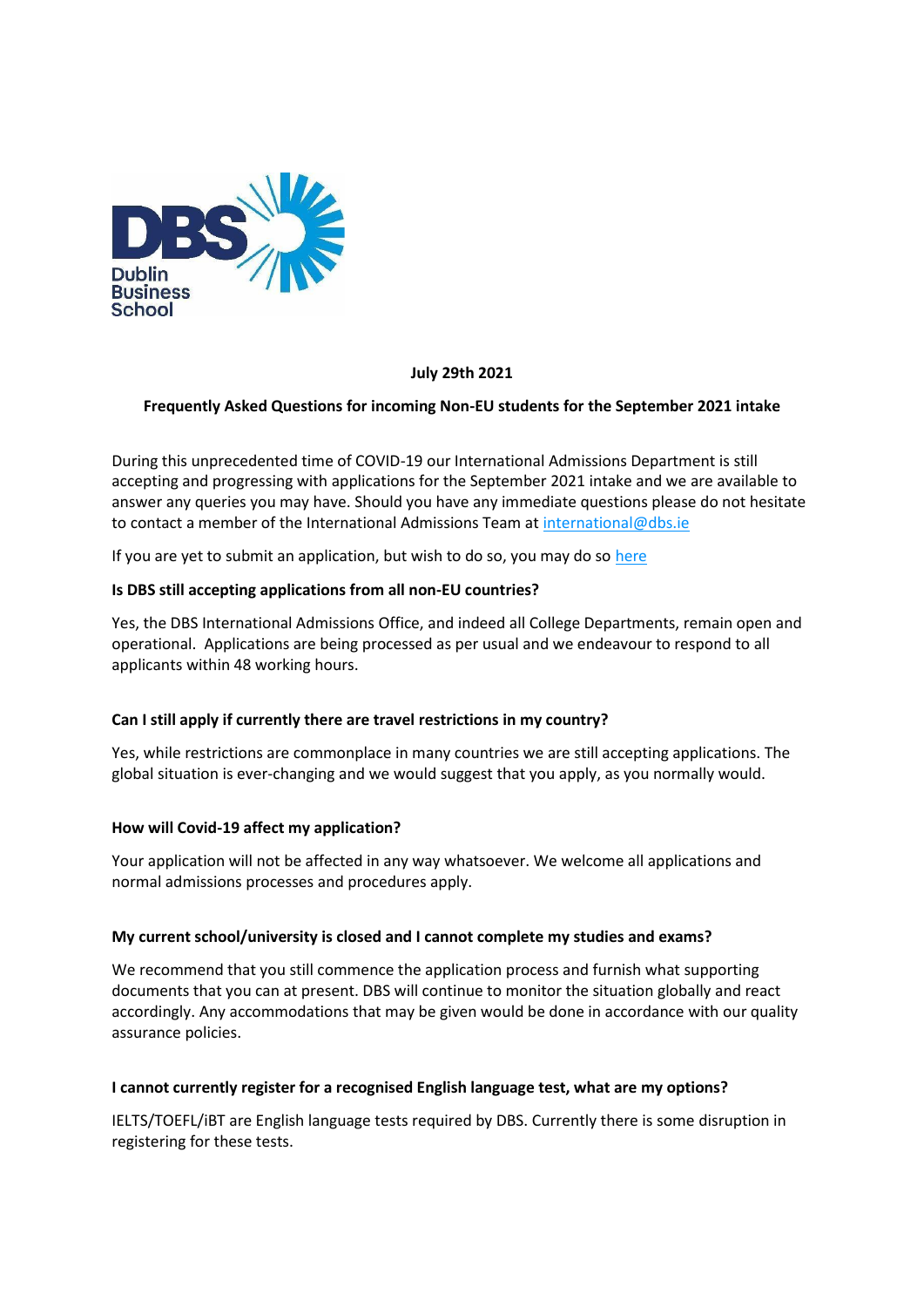Therefore, it will now be possible to take the [Duolingo English Test.](https://englishtest.duolingo.com/) This is an online test that can be taken anywhere, anytime and results will be issued in 2 days.

## **Is it possible to defer my application?**

We are accepting and assessing all applications as normal and look forward to welcoming new students to Dublin in September. However, if you feel that it is not realistic for you please do contact our International Admissions Team who can help in advising you of your options.

## **Can I apply for a student visa at present?**

Yes, Irish Visa Offices are taking applications and those students planning to study higher education level courses in Ireland are considered essential. Accordingly, higher education student visa applications are being processed. Please check the website of your closest Irish Embassy for new announcements.

## **If I contract the Covid-19 Virus can/should I travel to Ireland?**

No, in such cases you should not travel and follow local health advisories and seek medical assistance.

## **What will teaching look like for the Academic Year 2021/22 at Dublin Business School?**

DBS aims to give you the best possible campus experience for 21/22 subject to meeting government guidelines. All classes for 2021/22 will be taught on a hybrid-learning basis. This means you will be on campus for some classes and other classes will be online. Your timetable will be available once you register for the programme and will advise you of which classes are on campus and which classes can be taken online.

Our objective is for every student to have as much classroom teaching as possible. All student services such as Career and Library Services, Student Welfare and Academic Support will still be fully available to all students. All of these support services have been reformatted so as students can access them online as well as on campus for when we return. Details of these will be available at your induction to the College and your course. We are also planning to run our Clubs and Societies as normal. All meetings will need to follow Irish public health advice for gatherings. Events such as sports training, competitions and social trips are planned to take place in accordance with public health guidance. Each event will require a COVID-19 risk assessment to be done and our Student Experience team will help with this.

# **COVID-19 Travel Protocols**

Please find below some important information and actions that need to be completed by you with respect to COVID-19 travel protocols when entering the Republic of Ireland.

### **International students with Proof of Vaccination**

Students who have proof of vaccination are required to do the following:

- Complete a Passenger [locator form](https://www.gov.ie/en/publication/ab900-covid-19-passenger-locator-form/) before arrival into Ireland. This is compulsory.
- Complete DBS International [arrivals questionnaire and declaration](https://docs.google.com/forms/d/e/1FAIpQLSd7Pj8kyjNt0cFJc7qpcwoB6niGkbmBZaYyf8p6X9mr9Vl3_w/viewform) form. This is compulsory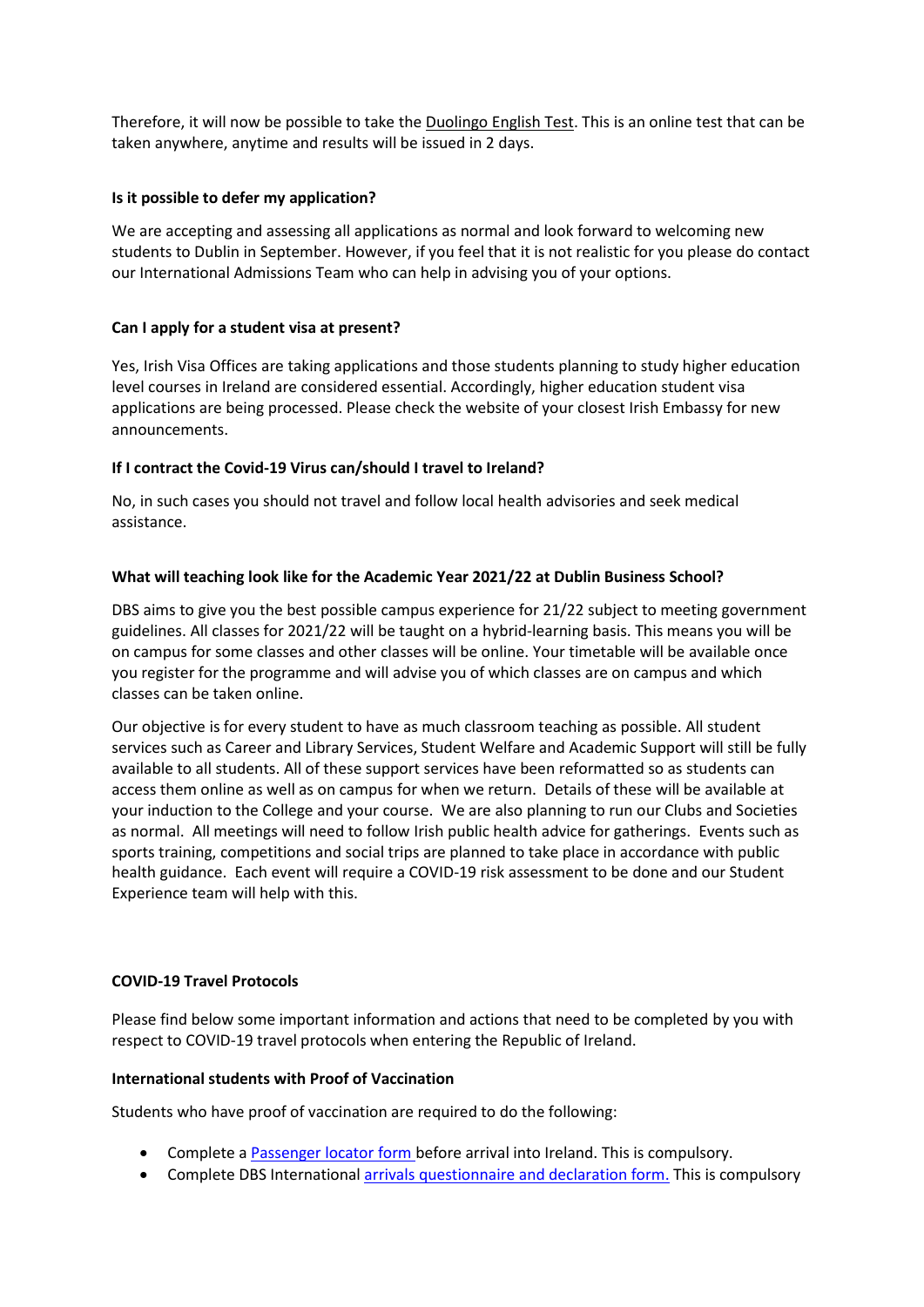- Follow Standard public health advice upon arrival. All advice can be found here:<https://www2.hse.ie/conditions/covid19/>
- Airport transfer- This is optional (€50 must be booked and paid for in advance). This must be booked through the arrivals questionnaire and declaration form.

# **International students with Proof of Vaccination from an Emergency Break Country**

Students who have proof of vaccination are required to do the following:

- Complete a Passenger [locator form](https://www.gov.ie/en/publication/ab900-covid-19-passenger-locator-form/) before arrival into Ireland. This is compulsory.
- Complete DBS International [arrivals questionnaire and declaration](https://docs.google.com/forms/d/e/1FAIpQLSd7Pj8kyjNt0cFJc7qpcwoB6niGkbmBZaYyf8p6X9mr9Vl3_w/viewform) form. This is compulsory.
- Students must have a Negative PCR test pre departure- within 72 hours of arrival.
- Follow Standard public health advice upon arrival. All advice can be found here:<https://www2.hse.ie/conditions/covid19/>
- Airport transfer- This is Mandatory. (€50 will be debited to the student account). This must be booked through the arrivals questionnaire and declaration form
- Students must self quarantine for 14 days in their place of accommodation.

# **International students who do not have Proof of Vaccination**

Students who do not have Proof of Vaccination are required to the following:

- Complete a Passenger [locator form](https://www.gov.ie/en/publication/ab900-covid-19-passenger-locator-form/) before arrival into Ireland. This is compulsory.
- Complete DBS International [arrivals questionnaire and declaration](https://docs.google.com/forms/d/e/1FAIpQLSd7Pj8kyjNt0cFJc7qpcwoB6niGkbmBZaYyf8p6X9mr9Vl3_w/viewform) form. This is compulsory.
- Students must have a Negative PCR test pre departure- within 72 hours of arrival.
- Follow Standard public health advice upon arrival. All advice can be found here:<https://www2.hse.ie/conditions/covid19/>
- Airport transfer- This is Mandatory. (€50 will be debited to student account). This must be booked through the arrivals questionnaire and declaration form.
- Students must self quarantine for 14 days in their place of accommodation.

# **Mandatory Hotel Quarantine (MHQ)**

Any person who has been in a designated State within 14 days of arriving in Ireland, and does not have proof of vaccine, must pre-book accommodation in a designated quarantine facility and present for quarantine on arrival. If required, Mandatory Hotel Quarantine must be booked directly by the student to the link below, DBS do not book MHQ.

See the full list of [mandatory quarantine facilities](https://www.gov.ie/en/publication/3e5d8-designated-facilities-for-mandatory-hotel-quarantine/)

See the current [list of designated States.](https://www.gov.ie/en/publication/b4020-travelling-to-ireland-during-the-covid-19-pandemic/#designated-states-mandatory-hotel-quarantine)

It is important to note that the list of designated States will be subject to change at short notice and passengers are required to check the list before travelling to Ireland, to be sure of their obligations.

# **Please see some useful links for further information**

- [What constitutes fully vaccinated](https://www.citizensinformation.ie/en/health/health_services/vaccinations/vaccines_for_covid19.html#l60b6f) and approved vaccines?
- [Flight Transit countries](https://www.gov.ie/en/publication/b4020-travelling-to-ireland-during-the-covid-19-pandemic/#designated-states-mandatory-hotel-quarantine)
- **[Emergency brake](https://www.dfa.ie/irish-embassy/usa/news-and-events/covid19-updates/)**
- **•** [Standard public health advice Dublin](https://www2.hse.ie/conditions/covid19/testing/walk-in-test-centres/)